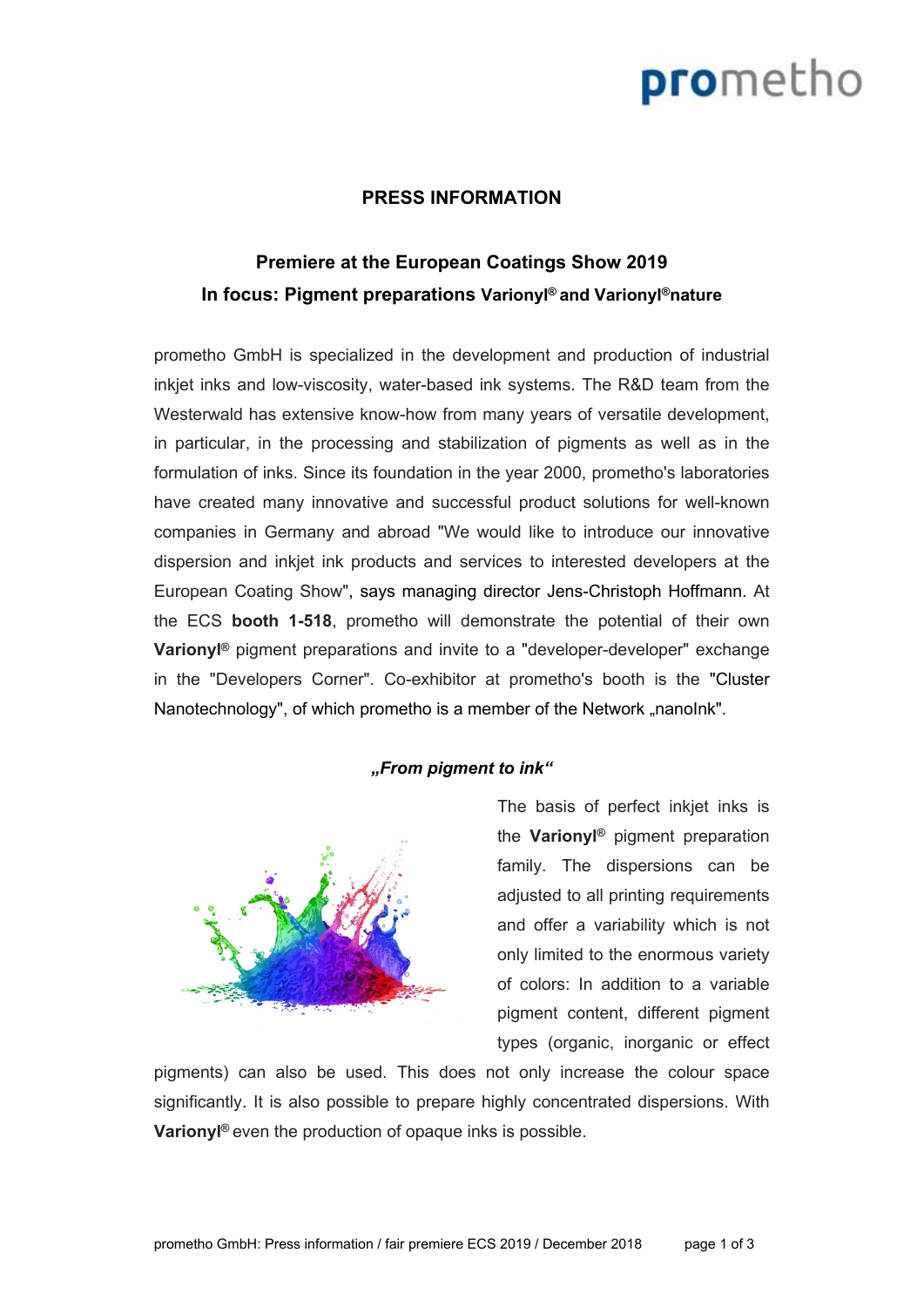## prometho

Even during the development of the dispersions important framework conditions in the end application, substrates, the desired digital printing technology or legal requirements have to be considered. Therefore the printing and running properties are tested in the application laboratories of prometho GmbH with a series of test systems. Thus, the dispersions from prometho provide all the properties that are important in the end application and also the formulation and adjustment of the final product, e.g. the ink, is also significantly simplified and ends without "nasty surprises". All **Varionyl ®** products are water based, mineral oil free and without photoinitiators.

### *Chemical prototyping*



prometho stands for tailor-made product solutions and expertise in all issues relating to inkiet, digital printing, dispersions and low-viscosity color systems. The range of services covers the complete product development; from the idea to the achievement of marketability, the execution of feasibility studies and the

adaptation of existing products to new requirements. Prometho also knows the concerns and needs of developers in the event of sudden production stop of ingredients and provides application-safe alternatives by substitution development. In addition to pure development, customers will be provided with service samples and test formulations in sufficient quantities. Furthermore, manufacturing facilities are available to bridge, for example, the phase of the launch onto the market. Thereby prometho is able to accompany all phases of product development of aqueous, low-viscosity colour systems.

In the "Developers' Corner" at the ECS booth, visitors can obtain comprehensive information about all services provided by prometho.